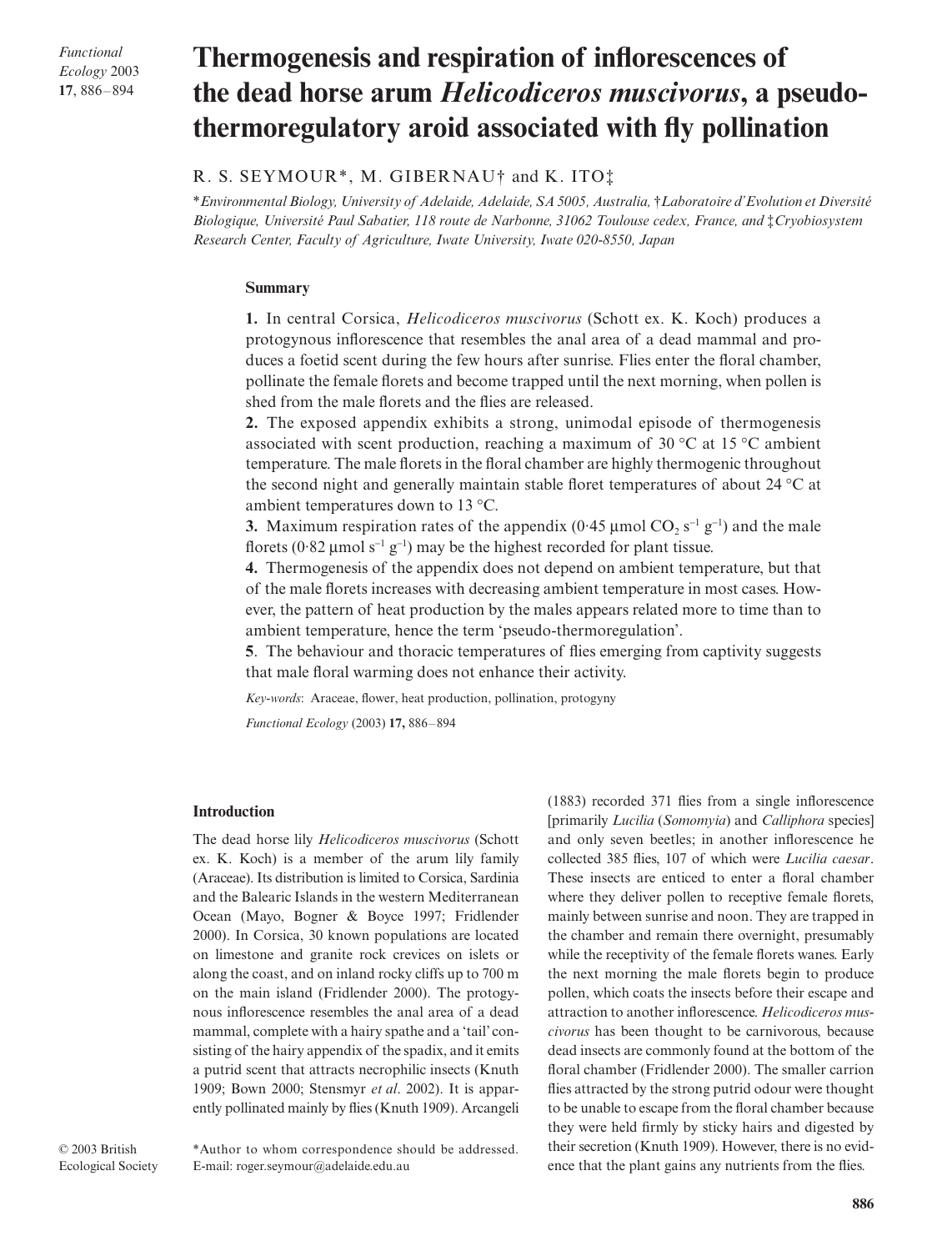**887** *Dead horse arum thermogenesis*

Many species in the arum lily family are thermogenic (Meeuse & Raskin 1988), but the extent and pattern of thermogenesis in *H. muscivorus* have not been measured. The pattern in its close relative, the beetle-pollinated *Dracunculus vulgaris*, is triphasic, with a single, intense thermogenesis in the appendix during the day, bracketed by two episodes of warming of the male florets in the floral chamber at night (Seymour & Schultze-Motel 1999). Thermogenesis of the appendix of *D. vulgaris* is an unregulated burst associated with scent production, but the male florets regulate their temperature on the second night by changing respiratory rate inversely with ambient temperature changes. Thus the inflorescence of *D. vulgaris* regulates floral temperature physiologically, as do other monocot arum lilies such as *Philodendron selloum* (Nagy *et al*. 1972; Seymour 1999) and *Symplocarpus foetidus*(Seymour & Blaylock 1999) and the dicot *Nelumbo nucifera* (Seymour & Schultze-Motel 1998). The physics and physiology of the phenomenon are known, but the molecular basis for temperature control is not (Seymour 2001). Temperature regulation seems to be primarily associated with pollination by beetles that may benefit from the warm environment in the floral chamber during their incarceration overnight (Seymour & Schultze-Motel 1997). Beetles are often endothermic, raising their body temperatures by endogenous heat production during activity, but carrionloving flies seldom are (Heinrich 1993). Temperature regulation in the floral chamber of *H. muscivorus* might not be expected, therefore, because flies are the main pollinators. Alternatively, temperature regulation by the male flowers suggests that it is associated with some other function, such as regulation of the rate of floral development, including receptivity of the female florets and pollen shedding by the males. This is the first study to investigate the relationship between thermogenesis and pollination biology in an essentially fly-pollinated arum lily under natural field conditions.

#### **Materials and methods**

#### PLANTS AND BREEDING SYSTEM

A local population of *H. muscivorus* was located at Caporalino, 10 km south of Ponte Leccia, central Corsica. The plants were located on a steep, rocky slope above the railway tracks, as described by Fridlender (2000), and were studied during the latter part of the flowering season between 22 April and 6 May 2002.

The sequence of flowering was observed daily, usually in the early morning, between about 06:00 and 11:00. Notes were taken on the appearance of each inflorescence. The presence of pollen was determined by cutting a small window in the floral chamber and touching the male florets with a cotton-tipped stick covered with a piece of cellophane tape with its sticky side out. The tape was then examined for pollen.

## **INFLORESCENCE TEMPERATURES AND RESPIRATION**

Small thermocouples were inserted into the appendix and male florets in lateral holes made by a 15-gauge hypodermic needle. This required that a  $\approx$  5  $\times$  10 mm window be cut in the wall of the floral chamber. (The window also released any trapped flies in a few cases where the inflorescence was instrumented after some flies had entered.) Respiration rates of the appendix and floral chamber were measured separately with methods similar to those described earlier (Seymour & Schultze-Motel 1999). After thermocouples were inserted, a close-fitting PVC hood, connected to 5 mm PVC tubing, was placed over the appendix and sealed loosely with plastic cling-wrap near the entrance to the floral chamber. Another PVC tube was sealed into the window of the floral chamber with plastic duct tape. Gas samples from the appendix hood and floral chamber were pumped into a portable respirometry setup capable of measuring rates of oxygen consumption and carbon dioxide production in up to four channels simultaneously. The apparatus, and the methods and assumptions, are described in an earlier paper (Seymour & Schultze-Motel 1998), but the components were upgraded. Briefly, sampling pumps (Gilian Instruments Corp., Gilian Sensidyne, Clearwater, FL, USA, model Gil-air R) pumped gas from the plant, through mass flow meters (Sierra Instruments Inc., Monterey, CA, USA, model 822) and into a combination oxygen and CO<sub>2</sub> analyser (David Bishop Instruments, Bacharach Europe, Warwick, UK, model COMBO 280). A gas flow selection manifold, incorporating 12 V solenoid valves (Lee Company, Westbrook, CT, USA, model LFAA1200210H) sampled gas at 6 min intervals from five channels: four from the appendix and floral chamber of one or two inflorescences, and the fifth from atmospheric air via a humidifier chamber. A data logger (Grant Instruments, Cambridge, UK, model 1200) recorded the outputs from the analyser, flow meters, thermocouples and a barometer at 2 min intervals to assure a stable reading, uninfluenced by changes in channel. A 12 V, 43 A-h automotive battery, which was replaced with a recharged one daily, powered the apparatus. All inflorescences were protected from direct sunlight under cardboard shades. Ambient temperature was recorded in the shaded air, next to the inflorescence. After the flowering sequence, the inflorescences were cut and sealed in plastic bags until the floral parts were measured with callipers and a balance.

The oxygen analyser was calibrated with pure nitrogen before the study and with humidified atmospheric air automatically at 30 min intervals throughout recording. The  $CO<sub>2</sub>$  analyser also periodically compared the sample gas with atmospheric air, and its output was scaled against the oxygen data to achieve an overall respiratory quotient of 1·0, assuming that carbohydrate was the energy source (James & Beevers 1950; ap Rees,

© 2003 British Ecological Society, *Functional Ecology*, **17**, 886–894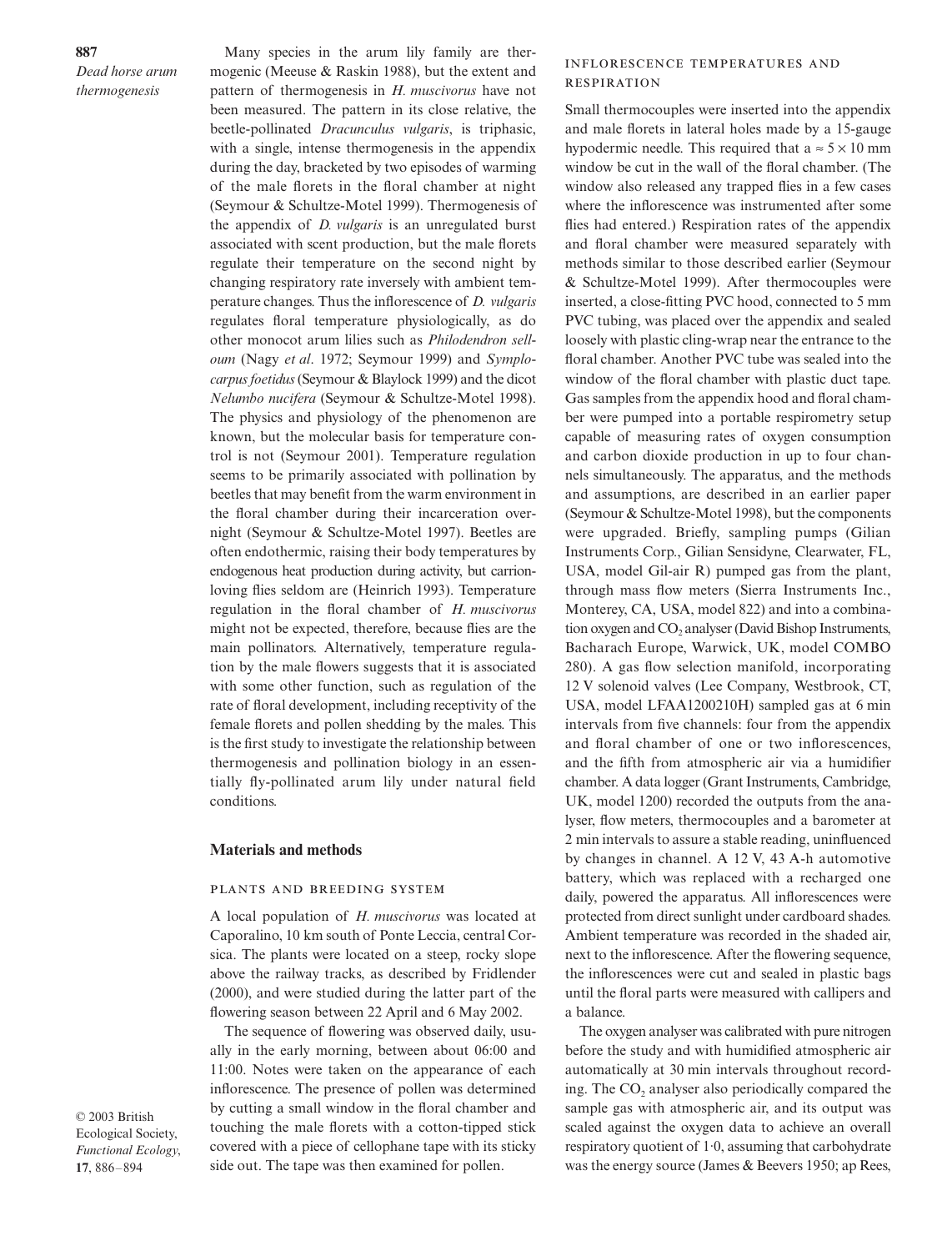Fuller & Wright 1976; ap Rees, Wright & Fuller 1977; Bulpin & ap Rees 1978; Seymour & Schultze-Motel 1998; Seymour & Blaylock 1999). The  $CO<sub>2</sub>$  analyser was about 10 times more sensitive than the oxygen analyser, so its data provided a clearer pattern of respiration. Therefore  $CO<sub>2</sub>$  data were selected for presentation and statistical analysis.

Thermal images of the appendix and floral chamber were made with an infrared colour LSD camera (TVS-600, Nippon Avionics Ltd, Tokyo, Japan) on one inflorescence raised in a botanic garden in Adelaide, Australia. Images were saved as IRI files on the PCMCIA memory card of the camera and were subsequently analysed for temperature determination with the image analysis program provided by the manufacturer (Thermal Video Systems, Nippon Avionics).

## BEHAVIOUR AND TEMPERATURES OF **POLLINATORS**

Flies trapped in the floral chamber of non-instrumented inflorescences were captured in gauze bags as they emerged in the early morning of the second day. Thoracic temperatures were measured with a 22 ga needle thermocouple and thermometer (Fluke, Corp., Everett, Washington, USA, model 55), by immobilizing the fly with the bag and puncturing it through the fabric, being careful to avoid contact with fingers. The types and level of activity of flies before puncture were noted, and flies were taken to base, chilled in a freezer and weighed to 0·02 mg.

#### **STATISTICS**

All reported errors are 95% confidence intervals for the mean. Regressions are least squares linear (model 1).

#### **Results**

#### PLANTS AND BREEDING SYSTEM

On the day before anthesis, the spathe loosened slightly. It opened sometime during the first night and was always wide open when the plants were inspected at about 06:30 on the first day. The spathe was usually a deep pink, and its hairs were erect. The appendix lay flat against the spathe. The spathe remained open on the second day, but it fell slightly away from the appendix and lost some colour intensity. On subsequent days its edges turned up, forming a trough around the appendix, and eventually the edges touched. Then both spathe and appendix gradually withered.

A putrid odour was apparent early on the first day, and it increased in intensity after about 07:30 when the sun rose from behind the mountains and shone on the flowers. It became less apparent in the afternoon and on subsequent days.

© 2003 British Ecological Society, *Functional Ecology*, **17**, 886–894

The breeding system appeared consistent with protogyny, as in other Araceae. There was never any

pollen evident on the first day of flowering when flies were attracted and trapped. Pollen release occurred late in the following night or early in the morning of the second day. In several second-day inflorescences, pollen was apparent at first examination between 06:15 and 06:30. Observations with cellophane tape showed the first pollen at 06:45 for one inflorescence, the other having released its pollen before 06:15. Thus pollen appears to be released shortly before sunrise.

## INFLORESCENCE TEMPERATURES AND **RESPIRATION**

Thermal images taken on the morning of the first day indicated that there were two main sites of thermogenesis, the appendix and the male florets in the floral chamber (Fig. 1). Maximum surface temperatures at 08:10 were 21.8 °C for the appendix and 21.6 °C for the male florets. The ambient temperature was 12·6 °C.

Detailed quantitative observations were made on 10 inflorescences at Caporalino. Not all records were complete, so statistics from seven to nine inflorescences are given in Table 1. The appendix began to heat during the first night, beginning at 01:10 in the single specimen that was measured from the day before anthesis (Fig. 2). Measurements from eight others began on the first day, between 07:22 and 09:45 (e.g. Fig. 3). Maximum respiration rates of the appendix occurred between 07:50 and 11:17 on the first day (Table 1), but maximum appendix temperature  $(T_{ap})$  of 32·1 ± 1·7 °C occurred somewhat later, at  $11:25 \pm 1:01$ , when ambient air temperature  $(T_a)$  was  $22.3 \pm 2.8$  °C. The respirometry hood and shading of the flower may have

Table 1. Morphology and respiratory maximum CO<sub>2</sub> production rate (*M*2max) of *Helicodiceros muscivorus*inflorescences

|                                                              | Mean   | $95\%$ CI* | $\boldsymbol{n}$ |
|--------------------------------------------------------------|--------|------------|------------------|
| Spathe length (mm)                                           | 197    | 27         | 9                |
| Appendix                                                     |        |            |                  |
| Length (mm)                                                  | 124    | 23         | 9                |
| Mass(g)                                                      | 3.2    | 1.7        | 8                |
| $MCO_{2max}$ (µmol s <sup>-1</sup> )                         | $1-40$ | 0.61       | 8                |
| $MCO_{2\text{max}}$ (µmol s <sup>-1</sup> g <sup>-1</sup> )  | 0.45   | 0.10       | 8                |
| $T_{\rm ap}$ at $M{\rm CO}_{\rm 2max}$ (°C)                  | 29.8   | 3.2        | 7                |
| $T_{\rm a}$ at $MCO_{2\rm max}$ (°C)                         | 15.2   | 1.5        | 7                |
| Time at $MCO_{2max}$                                         | 8:56   | 0:52       | 7                |
| Floral chamber                                               |        |            |                  |
| Total height (mm)                                            | 81     | 8          | 9                |
| Female floret height (mm)                                    | 13.2   | 1.3        | 9                |
| Female floret mass with stalk (g)                            | 1.04   | 0.27       | 9                |
| Male floret height (mm)                                      | 12.0   | 1.7        | 9                |
| Male floret mass with stalk $(g)$                            | 0.65   | 0.21       | 9                |
| $MCO2max$ (µmol s <sup>-1</sup> )                            | 0.55   | 0.12       | 8                |
| $MCO_{2\text{max}}$ (µmol s <sup>-1</sup> g <sup>-1</sup> )† | 0.82   | 0.13       | 8                |
| $T_m$ at $MCO_{2max}$ (°C)                                   | 24.3   | 0.8        | 7                |
| $T_a$ at $MCO_{2max}$ (°C)                                   | 12.8   | 1.7        | 7                |
| Time at $MCO2max$                                            | 03:37  | 1:16       | 7                |
|                                                              |        |            |                  |

\*95% confidence interval.

†Assumes male florets responsible for all respiration.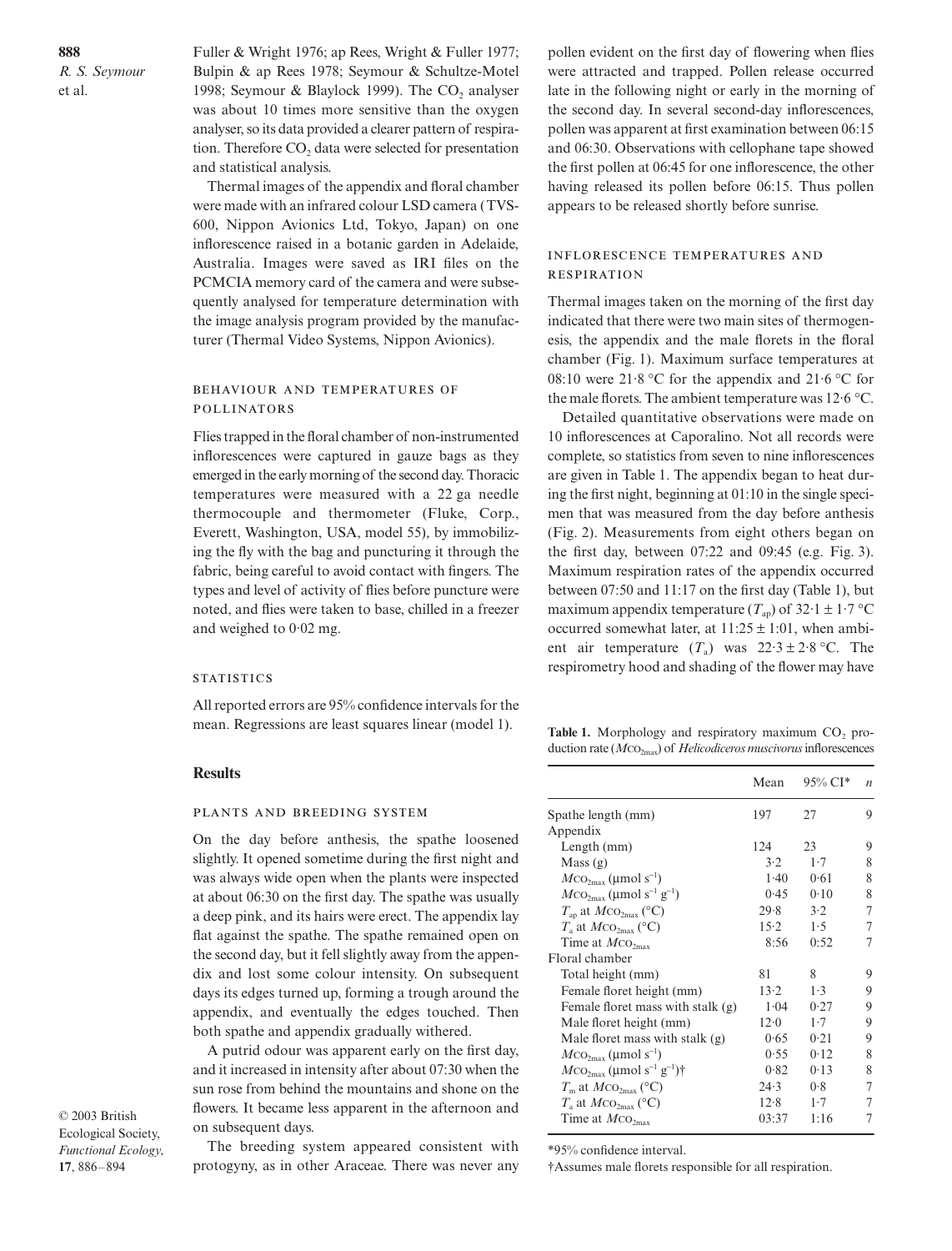**889** *Dead horse arum thermogenesis*



**Fig. 1.** Photographs of *Helicodiceros muscivorus* on the morning of the first day of anthesis, showing the appendix on the hairy spathe (a) and the male florets above the female florets in the opened floral chamber (c). Thermal images show intense heating of the appendix (b) and male florets (d). Surface temperature of the appendix reached 21·8 °C, while that of the male florets reached 21·6 °C. At the time the air temperature was 12·6 °C.





**Fig. 2.** Time course of temperatures and respiration in a shaded *Helicodiceros muscivorus* (#9) in the field. Temperatures of the appendix and male florets were obtained with thermocouples inserted into the tissue. Temperatures were also obtained in the lower floral chamber (FC) and ambient air adjacent to the inflorescence. Total respiratory rates were measured as CO<sub>2</sub> production independently in a hood around the appendix and in the floral chamber.

**Fig. 3.** Temperatures of the male florets and ambient air (top) and respiration rate of the floral chamber in *Helicodiceros muscivorus*. Note the constancy of floret temperature and an inverse relationship between respiration rate and ambient temperature.

© 2003 British Ecological Society, *Functional Ecology*, **17**, 886–894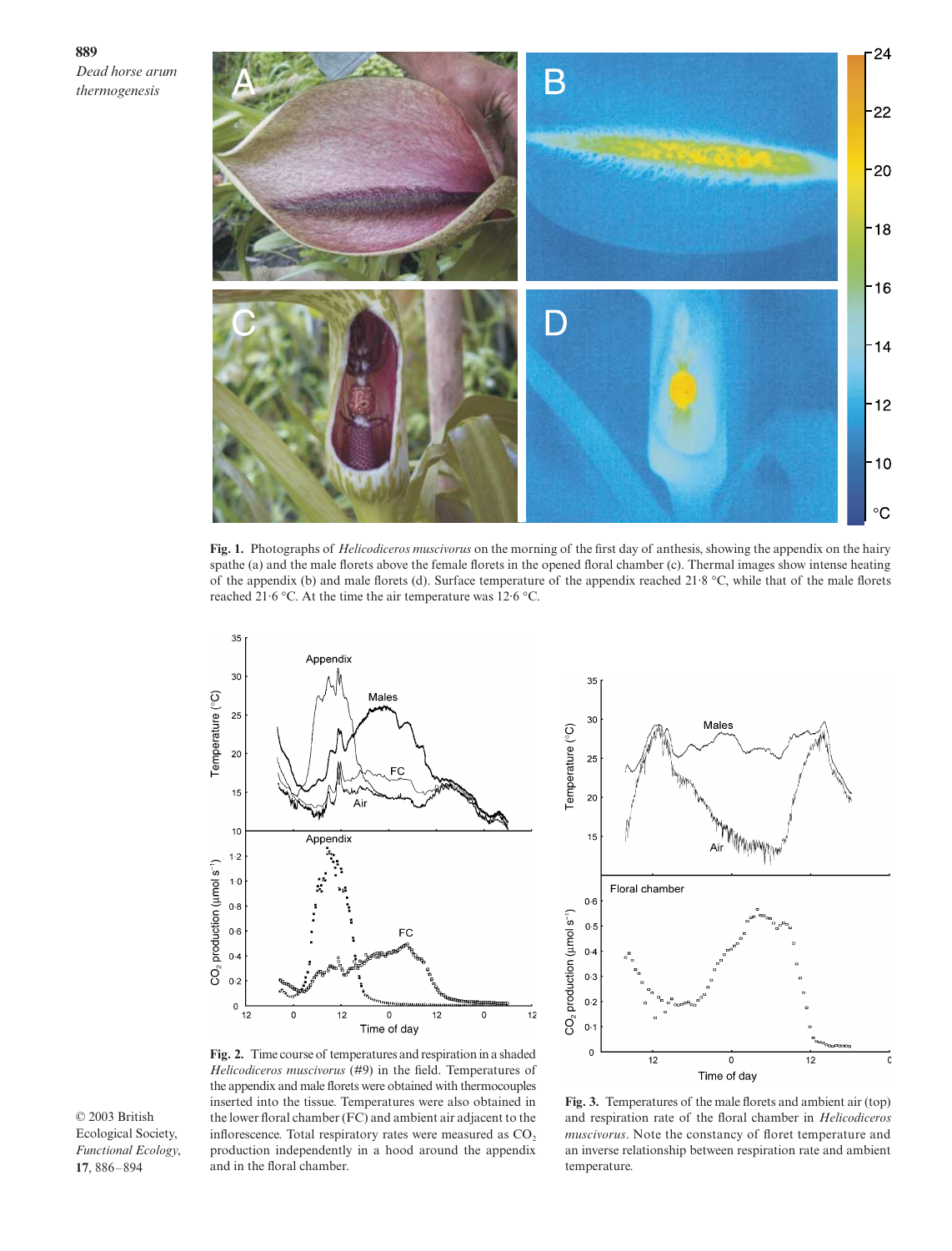

**Fig. 4.** Relationships between temperatures of the appendix and male florets to ambient air temperature in *Helicodiceros muscivorus*. Data were selected for 24 h periods, beginning at midnight on the first night for the appendix and 08:00 on the first day for the floral chamber, to encompass the main peaks of thermogenesis. Symbols represent different inflorescences and are consistent between figures.



Fig. 5. Relationships between mass-specific respiration of the appendix (top) and the male florets in the floral chamber (bottom) to ambient temperature in *Helicodiceros Functional Ecology*, *muscivorus*. Data set and symbols as in Fig. 4. Filled squares connected by lines are for the appendix in inflorescence #9, illustrated in Fig. 2.

influenced  $T_{\text{ap}}$ , but the effects of the former were slight, because there were no distinct discontinuities in the profile of  $T_{\text{ap}}$  when the hood was purposefully removed between 08:15 and 09:15 during peak thermogenesis in one inflorescence with a 1·87 g appendix. The hood may have had a significant effect in larger appendices, but it was not measured.

There were two main episodes of heating of the male florets on the first and second nights, respectively. Male floret temperatures  $(T_m)$  were elevated at 20:00 in the evening of the first night and remained about 2–  $4^{\circ}$ C higher than  $T_a$  throughout the night (Fig. 2). After sunrise  $T<sub>m</sub>$  increased, reaching a mean peak in the second night at  $23:40 \pm 1:35$ , when  $T<sub>m</sub>$  averaged  $26.2 \pm 1.1$  °C and mean  $T_a$  was  $14.8 \pm 1.9$  °C in eight inflorescences. After this,  $T<sub>m</sub>$  decreased to approximately ambient at 12:00–14:00 of the second day. The air in the floral chamber was considerably cooler than  $T<sub>m</sub>$  (Fig. 2), averaging 16.6–18.9 °C, but this was 1.6– 6.5 °C warmer than  $T_a$  in three individuals measured over the 24 h period. Peak respiration rate in the floral chamber occurred on the second night, about 4 h after peak  $T_m$ , when  $T_a$  was low (Table 1).

The pattern shown in Fig. 2 occurred only in two inflorescences (#9 and #10) when overcast weather kept  $T_a$  relatively stable. In seven others,  $T_m$  remained relatively stable as  $T_a$  decreased during the night; respiration and  $T_a$  were inversely related (Fig. 3). Occasionally, if  $T_a$  fell below about 12 °C (range 8·2–15·1),  $T_m$ began to decrease at about 03:00, but recovered at dawn, when  $T_a$  began to increase.

 $T_{ap}$  and  $T_{m}$  were often above  $T_{a}$ , but the patterns were different (Fig. 4).  $T_{ap}$  was not consistently related to  $T_a$ , because the unimodal  $T_a$  curve was superimposed on a sigmoid curve of  $T_a$  (Fig. 2). However,  $T_m$ appeared to be somewhat independent of  $T_a$ , and the difference between  $T_m$  and  $T_a$  increased as  $T_a$  decreased (Fig. 4). At the lowest  $T_a$ , there was a sharp decrease in  $T<sub>m</sub>$  in some individuals.

For the appendix, there was a linear relationship between mass  $(M<sub>an</sub>)$  and maximum temperature difference  $(T_{\text{ap}} - T_{\text{a}})_{\text{max}}$  according to the equation:  $(T_{\text{ap}} - T_{\text{ap}})$  $T_a$ <sub>max</sub> = 1·85 $M_{ap}$  + 8·18 ( $R^2$  = 0·94). The maximum difference ranged from  $9.2 \degree$ C in a 1.33 g appendix to 23·9 °C in an 8·88 g appendix. Absolute maximum  $T_{ap}$  was also related to  $M_{ap}$ :  $T_{ap \, (max)} = 1.11 M_{ap} + 27.28$  $(R^2 = 0.73)$ . For the male florets, maximum  $T<sub>m</sub>$  ranged from  $25.0$  to  $29.3$  °C, and maximum temperature difference between  $T_m$  and  $T_a$  ranged from 11.9 to 15.5 °C; both were unrelated to floret mass ( $R^2 = 0.12$ ) and 0·04, respectively), which ranged from 0·356 to 1·298 g.

Respiration (rate of CO<sub>2</sub> production, *M*cO<sub>2</sub>) of the appendix was not related to  $T_a$  (Fig. 5, top). It increased as  $T_a$  both decreased during the late night and increased in the morning. After about 11:00, *M*co<sub>2</sub> continued to decrease as  $T_a$  increased in the afternoon and decreased at night. On the other hand, *M*co<sub>2</sub> of the male florets showed a strong tendency to increase at lower  $T_a$  (Fig. 5,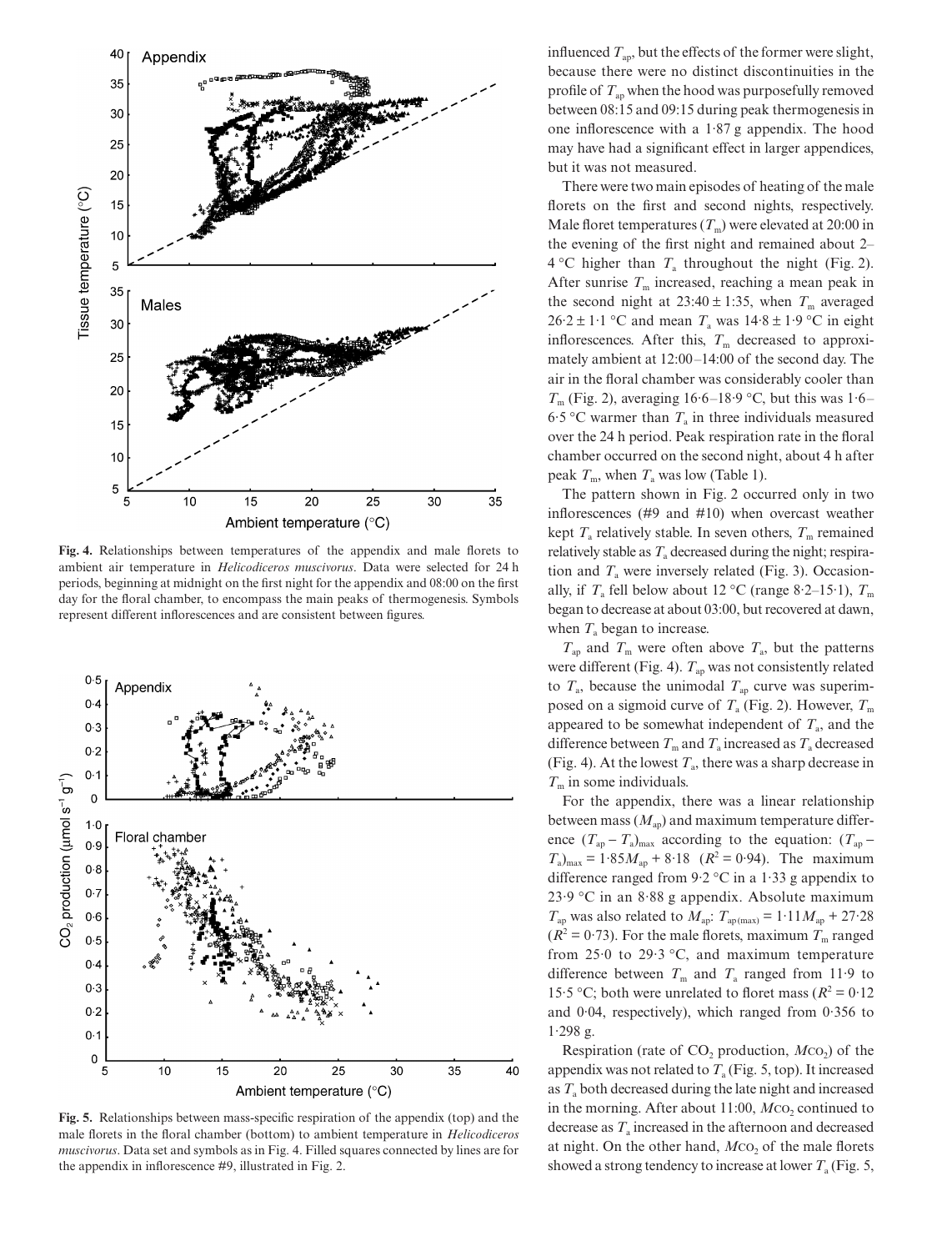

**Fig. 6.** Relationships between mass-specific respiration of the appendix (top) and male florets in the floral chamber (bottom) to respective tissue temperatures in *Helicodiceros muscivorus*. Data set and symbols as in Fig. 4. Filled squares connected by lines are for the appendix in inflorescence #9, illustrated in Fig. 2.



**Fig. 7.** Thoracic temperatures of flies emerging from *Helicodiceros muscivorus* inflorescences on the morning of the first day. Flies were captured in gauze bags and pierced with a needle thermocouple. Each point represents one individual within three size groups.

bottom). Regressions of  $MCO<sub>2</sub>$  on  $T<sub>a</sub>$  for six inflorescences showed  $R^2$  between 0.67 and 0.92, but data from #9 and #10 were 0·13 and 0·27, respectively. The latter corresponded with cloudy conditions, rain showers and much smaller diurnal changes in  $T_a$  (Fig. 2).

© 2003 British Ecological Society, *Functional Ecology*, **17**, 886–894

Respiration of the appendix increased with higher appendix temperatures (Fig. 6, top). This occurred

mainly because the peak in respiration occurred during the day when  $T_a$  was elevated and high respiration heated the tissue further. Conversely, respiration of the male florets was not significantly related to their temperature (Fig. 6, bottom).

## BEHAVIOUR AND TEMPERATURES OF **POLLINATORS**

Although the inflorescences were emitting a putrid odour when initially observed on the first day, flies were attracted only after the sun shone directly on them during the morning. No flies were ever found in the floral chamber before sunrise. Flies would usually land on the spathe and walk over it and the appendix. Some would enter the neck of the floral chamber and emerge again, but others would enter and not emerge.

Fifteen second-day inflorescences were bagged and the insects collected and identified. In all, 301 Diptera were collected, of which 242 (80·4%) were Calliphoridae and 59 (19·6%) were Anthomyiidae. Of the Calliphoridae, 75% belonged to two species of *Calliphora*: 146 *C. vomitoria* (16% of which were males) and 35 *C. vicina* (14% males); whereas the other 25% were only females of *Lucilia* species: 50 *L. regalis*, five *L. bufonivora* and six *Lucilia* sp. The anthomyiid flies were also only females of the genus *Fannia* (49 *Fannia* sp1, eight *Fannia* sp2) and two undetermined specimens. No other insects were found. In the field, and before identification, we categorized the flies roughly as large, medium and small. The large flies were mainly *Calliphora*; medium ones were mainly *Lucilia* and *Calliphora*; and small ones were mainly *Fannia*, although there was considerable overlap.

Five inflorescences were covered with gauze bags on the first day, after many flies had entered. Before the sun shone on the inflorescences on the second day, a few flies had emerged into the bags (they may have emerged during the previous afternoon), but most remained in the floral chamber. Trapped flies were covered with pollen, especially on the hairy thorax, and excess pollen accumulated on the floor of the floral chamber. Flies emerging from windows cut in the floral chamber were very sluggish before sunrise and could not fly well; they fell to the ground when thrown into the air. Several flies showed 'buzzing' behaviour upon release and some flew one or two metres. The thoracic temperatures of flies emerging into the bags were variable when measured between about 07:30 and 11:30 (Fig. 7). On average the flies were 3–5 °C above ambient, but the difference ranged between 0 and 12·0 °C. There was no significant difference apparent between the fly species. The average body mass of 135 flies collected from these inflorescences was  $48 \pm 7$  mg. Within size groups, 52 large flies (*Calliphora*) weighed 77 ± 6 mg; 51 medium flies (mainly *Calliphora* and *Lucilia*) weighed  $42 \pm 5$  mg; and 32 small flies (mainly *Fannia*) weighed  $9 \pm 2$  mg.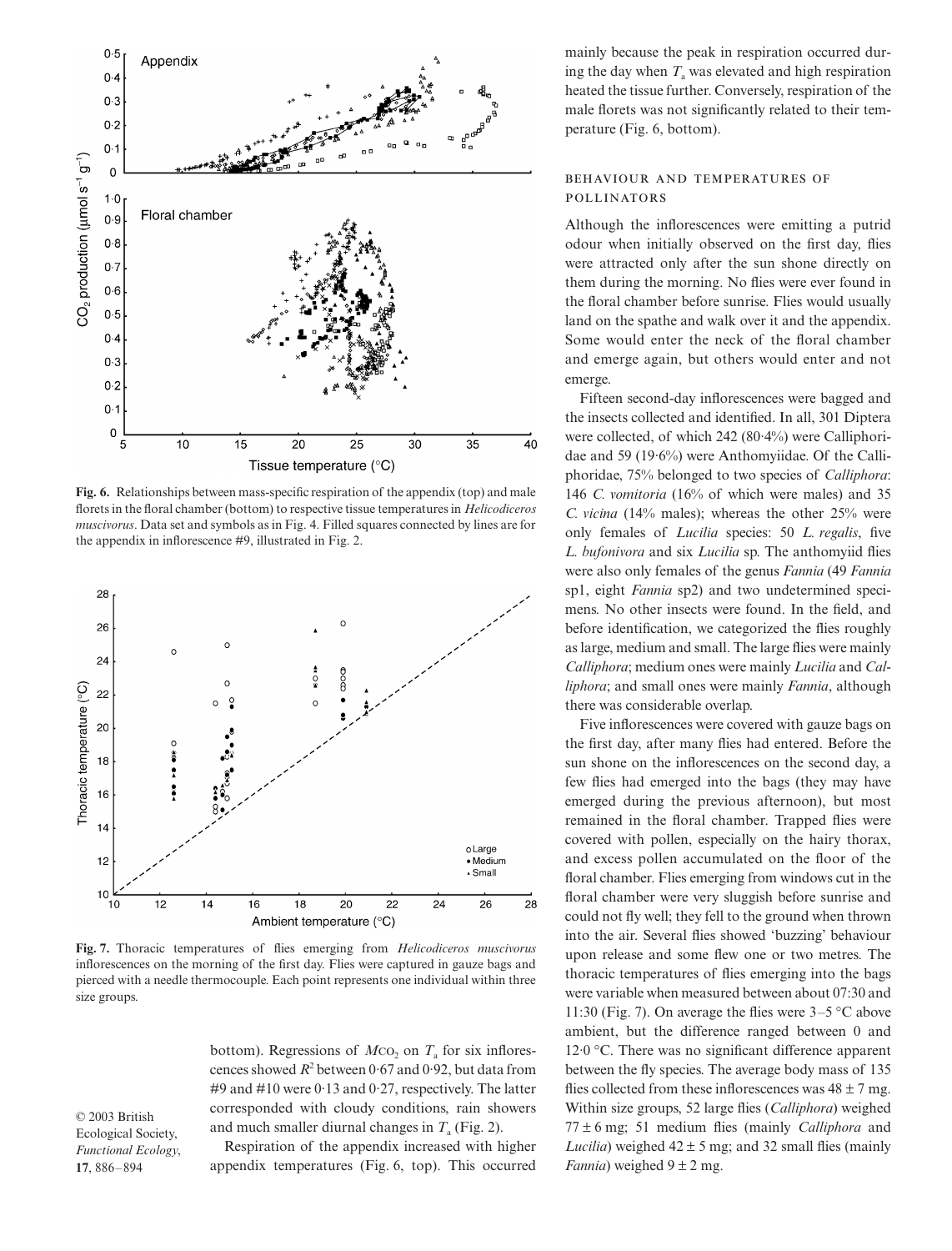**892** *R. S. Seymour*  et al.

#### **Discussion**

#### PATTERN OF THERMOGENESIS

Heat was produced at two locations in the inflorescence, the appendix and the male florets (Fig. 1), and the patterns of temperature elevation were different in each organ (Fig. 2). The changes in respiration rate roughly paralleled changes in temperature elevation. The appendix showed a unimodal peak at the beginning of the first day, but the male florets had a bimodal response on two nights, with greater thermogenesis on the second. This pattern is similar to that in *Dracunculus vulgaris* (Seymour & Schultze-Motel 1999).

There are three aspects of the data that are consistent with temperature regulation by the male florets. First, male floret temperature is somewhat independent of ambient temperature when all inflorescences are viewed together (Fig. 4). This indicates that the respiration rate must increase with decreasing ambient temperature, the pattern observed (Fig. 5). Second, there was no effect of floret mass on either maximum temperature or maximum temperature difference. If respiration in the tissue were unregulated, one would expect larger masses to attain higher temperatures, because larger masses have relatively lower surface areas for heat loss, and retained heat would increase tissue temperature and hence respiration rate. Such size effects were clearly seen in the appendix: maximum temperatures were strongly related to appendix size. Third, male floret temperature was fairly constant throughout the night in most cases, except when ambient temperature dropped below about 12 °C late at night and respiration rates suddenly began to decrease, only to recover when the air began to warm the next day. Such failure to thermoregulate has also been seen in *Philodendron selloum* (Nagy, Odell & Seymour 1972) and studied in detail in *Symplocarpus foetidus* (Seymour & Blaylock 1999). Because of surface–volume relationships, some small inflorescences of these thermoregulating species cannot produce enough heat to maintain floret temperature within the regulated range during exposure to low ambient temperature. Thus regulation is 'switched off' at ambient temperatures below a certain threshold, but it can 'switch on' if the ambient temperature rises above it (Seymour 2001).

On the other hand, some aspects of the current study are inconsistent with thermoregulation. In thermoregulating species, one always sees a steep inverse relationship between respiration rate and temperature of the respiring tissues, for example in *P. selloum* (Nagy *et al*. 1972; Seymour 1999), *S. foetidus* (Seymour & Blaylock 1999) and *Nelumbo nucifera* (Seymour & Schultze-Motel 1998). Some unknown control mechanism causes respiration to increase at lower tissue temperatures within the regulated range. For *Helicodiceros*, decreased ambient temperature was correlated with decreasing tissue temperature (Fig. 4) and

increasing respiration rates (Fig. 5), but there was no overall relationship between respiration rate and tissue temperature (Fig. 6). Individually, two inflorescences showed significant negative relationships as expected, but two others showed strongly positive relationships and three showed no relationship. The inflorescences #9 and #10 were particularly inconsistent with thermoregulation (Fig. 2). Not only did they show a positive relationship between male floret respiration and tissue temperature, but also there was little stability in floret temperature during the recording period. These plants were unusual because they bloomed during a cloudy and rainy period when ambient temperatures were relatively stable. Under these conditions one would expect that a thermoregulating inflorescence would be more constant than those exposed to more variable conditions, but the opposite was true. However, the pattern of male floret respiration in these inflorescences was the same as in all the others, peaking between 02:00 and 05:00, suggesting that the pattern of heat production is determined by the developmental sequence of the flowers rather than by ambient temperatures. Therefore a rising and falling respiration rate causes a peaked pattern of male floret temperature when ambient temperature is constant (Fig. 2), but stability when ambient temperature dips during the night (Fig. 3).

Because of the above inconsistencies in our results, we call *H. muscivorus* a 'pseudo-thermoregulatory' species. Male floret temperatures may appear independent of ambient temperature as it decreases during the night, but the control mechanism is not related to ambient or tissue temperature, but rather to a circadian pattern. Pseudo-regulation applies only to the male florets. There is absolutely no evidence of thermoregulation in the appendix, which shows a pattern of warming related to time of day and associated with scent production. Lack of temperature regulation in the osmophore is also characteristic of the appendix of *D. vulgaris*, but its male florets demonstrate true regulation (Seymour & Schultze-Motel 1999).

Two sites of thermogenesis in *H. muscivorus* suggest atleast two roles in the biology of the plant. Unregulated heat production of the appendix probably enhances the vaporization of the volatile elements of the scent, as often suggested (Meeuse & Raskin 1988; Kite 1995). High temperature elevations of up to  $23.9 \text{ °C}$  above air temperature in this study (Fig. 4) contrast with a mean elevation of only 2·5 °C in *D. vulgaris* (Seymour & Schultze-Motel 1999), but the difference is related to appendix size. The mean appendix mass was 3·2 g in *H. muscivorus*, but 47·2 g in *D. vulgaris*. The former compensates for a smaller appendix by having a maximum respiration rate of 0.45 µmol s<sup>-1</sup> g<sup>-1</sup>, which is 6.2 times higher than the 0·072 µmol s<sup>−</sup><sup>1</sup> g<sup>−</sup><sup>1</sup> in *D. vulgaris* (Seymour & Schultze-Motel 1999). Total respiration of the appendix is 1·4 µmol s<sup>−</sup><sup>1</sup> in *H. muscivorus* and 3·6 µmol s<sup>−</sup><sup>1</sup> in *D. vulgaris*, so the total rates of thermogenesis are not greatly different.

© 2003 British Ecological Society, *Functional Ecology*, **17**, 886–894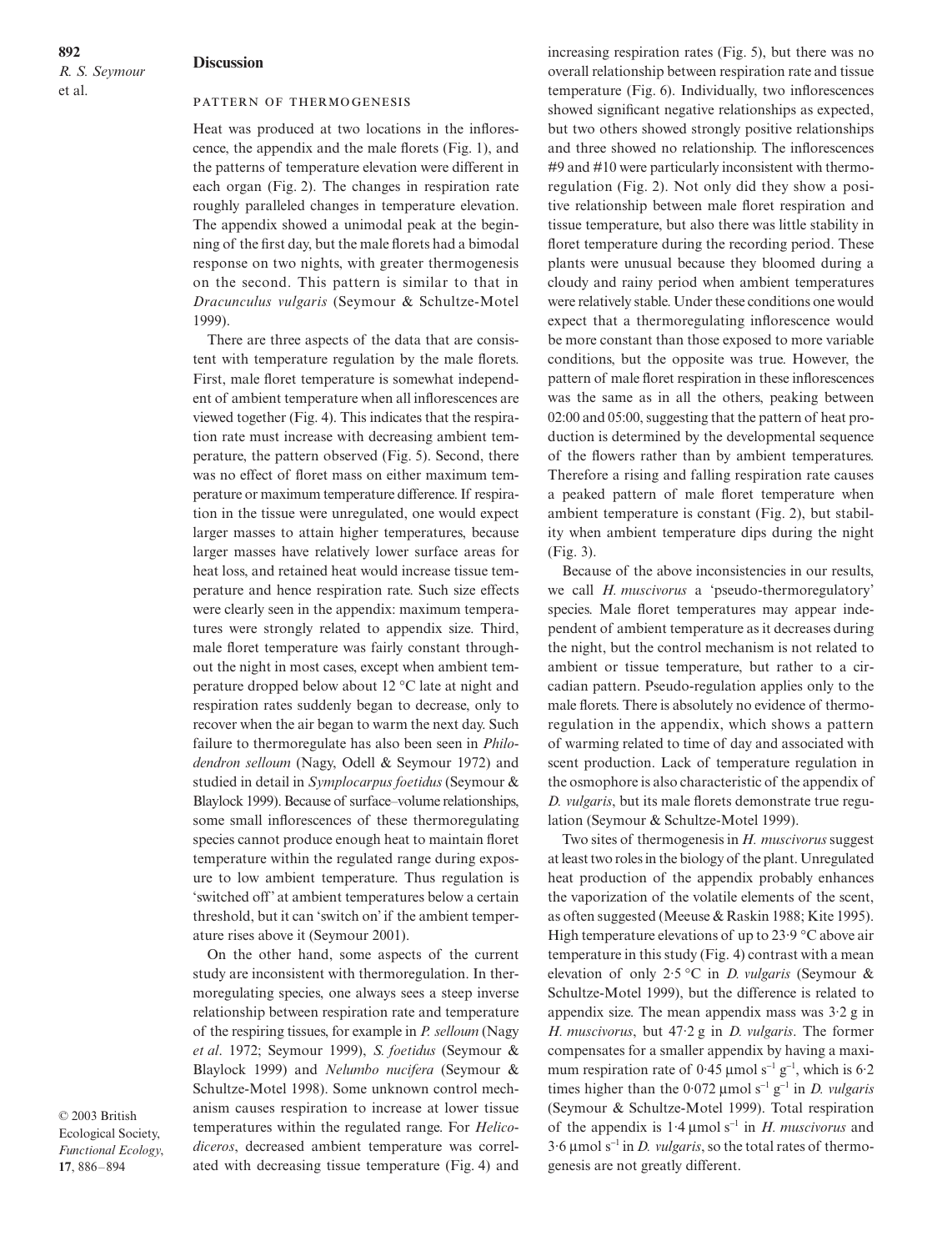**893** *Dead horse arum thermogenesis*

Maximum respiration rate by the male florets appears to be the highest ever recorded in plants. Assuming a respiratory quotient of 1, it is possible to compare mass-specific  $MCO<sub>2</sub>$  data analysed in this study to *M*<sub>0</sub>, data from earlier studies on arum lilies. Thus the mean values are: *H. muscivorus* male florets 0·82 µmol s<sup>−</sup><sup>1</sup> g<sup>−</sup><sup>1</sup> (Table 1); *D. vulgaris* male florets 0·48 µmol s<sup>−</sup><sup>1</sup> g<sup>−</sup><sup>1</sup> (Seymour & Schultze-Motel 1999); *Arum maculatum* appendix tissue 0⋅45 µmol s<sup>-1</sup> g<sup>-1</sup> (Lance 1974); *Philodendron selloum* sterile male florets 0·36 µmol s<sup>−</sup><sup>1</sup> g<sup>−</sup><sup>1</sup> (Nagy *et al*. 1972; Seymour, Bartholomew & Barnhart 1983); and *Symplocarpus foetidus* bisexual florets 0·36 μmol s<sup>-1</sup> g<sup>-1</sup> (Seymour & Blaylock 1999). Two of the *H. muscivorus* inflorescences exceeded 1 µmol s<sup>-1</sup> g<sup>-1</sup>, which surpass the highest individual value (0·89 µmol s<sup>−</sup><sup>1</sup> g<sup>−</sup><sup>1</sup> ) for *Arum maculatum* (Lance 1972). The function of this intense, pseudoregulated heat production of the male florets is not clear. Its effect is to maintain a relatively stable temperature throughout nights of clear weather. This might be associated with the timing of pollen maturation and synchronizing pollen release in second-day inflorescences with appendix warming in other first-day inflorescences. There remains the possibility that warming in the floral chamber is a form of direct energy reward to the insects trapped there (Seymour & Schultze-Motel 1997), but our observations on trapped flies are equivocal.

## BEHAVIOUR AND TEMPERATURES OF **POLLINATORS**

*Helicodiceros muscivorus* in Corsica appears to attract and trap flies exclusively. There were no beetles in any of the 15 inflorescences we collected or in the several others we examined. The flies were mainly *Calliphora* and *Lucilia*, genera of blowflies that are typically among the first attracted to carrion (Mégnin 1894). The anthomyiid flies (*Fannia* spp.) attracted to the inflorescences are also known to be carrion flies (Mégnin 1894). This is in contrast to the situation with *D. vulgaris*, also distributed in the north Mediterranean regions between south-west Turkey and Sardinia, and a close relative to *H. muscivorus* (Boyce 1994; Mayo *et al*. 1997). *Dracunculus vulgaris* attracts both flies and beetles, but the flies appear to be excluded from the floral chamber, while the beetles fall in and are trapped overnight (Seymour & Schultze-Motel 1999). Carrion beetles (*Saprinus*, *Dermestes*) have been found to be its pollinator (Arcangeli 1883; Arcangeli 1890). The upright spathe of *D. vulgaris* acts as a slippery chute that funnels falling beetles into the chamber. On the other hand, the hairy spathe and appendix of *H. muscivorus* are usually sloped upward toward the chamber opening, and the flies must climb into it. Perhaps spathe design is one mechanism that isolates the two species, especially where they potentially contact in Sardinia. Differences in scents are obviously another possibility that awaits analysis.

© 2003 British Ecological Society, *Functional Ecology*, **17**, 886–894

Flies remain in the floral chamber overnight and are presumably trapped there – they readily escape if a window is cut through the chamber wall in the early morning of the second day. The sluggishness of the emergent flies indicates that their activity is scarcely enhanced by any heat generated by the male florets in the chamber. At the time of natural emergence, the air temperature in the floral chamber was about 16– 19 °C, although the male florets were close to 25 °C. One reason for their initial inactivity is that many flies, and *C. vicina* in particular, possess circadian rhythms naturally entrained by light cycle and characterized by locomotor activity only in the light phase (Saunders 1982; Saunders & Hong 2000). Another reason is that they might be affected by elevated  $CO<sub>2</sub>$  in the floral chamber. After emergence from the inflorescence in the morning, the flies often buzzed in the collection bags, thereby generating their own heat to raise the temperature of their flight muscles. Flies in the mass range of those recorded in this study are large enough to elevate their thoracic temperatures significantly. Syrphid (≈ 30 mg), asilid (≈ 100 mg) and tachinid (≈ 135 mg) flies are endothermic, and raise their thoracic temperatures to about 25–38 °C at ambient temperatures ranging from about 10–25 °C (Heinrich 1993). Our data are somewhat variable, but indicate thoracic temperatures as high as  $12 \degree C$  above the air in flies with a mean mass of 48 mg (Fig. 7). This is in contrast to data from another calliphorid blowfly, *Phaenicia sericata*, which was able to reach only 1·2 °C above air (Yurkiewicz & Smyth 1966). Because of their inactivity in the floral chamber just before sunrise, and their subsequent self-warming, we conclude that the flies visiting *H. muscivorus* do not appear to benefit from the warming of the male florets just prior to their departure in the morning. However, until we know more about the activities of flies in the floral chamber throughout the night, we cannot completely dismiss the possibility that they are affected by plant thermogenesis.

#### **Acknowledgements**

This study was supported by the Australian Research Council and the Program for Promotion of Basic Activities for Innovative Biosciences (Japan). Permits to study *Helicodiceros muscivorus* were obtained by M.G. from the Conservatoire Botanique National Méditerranéen de Porquerolles, thanks to M. Boillot. Robin Seymour helped in the field.

### **References**

- Arcangeli, G. (1883) Osservazioni sull'impollinazione in alcune Aracee. *Nuovo Giornale Botanico Italiano* **15**, 72–97.
- Arcangeli, G. (1890) Altre osservazioni sul *Dracunculus vulgaris* (L.) Schott, e sul suo processo d'impollinazione. *Malpighia* **4**, 254–261.
- Bown, D. (2000) *Aroids: Plants of the Arum Family*. Timber Press, Portland, OR.